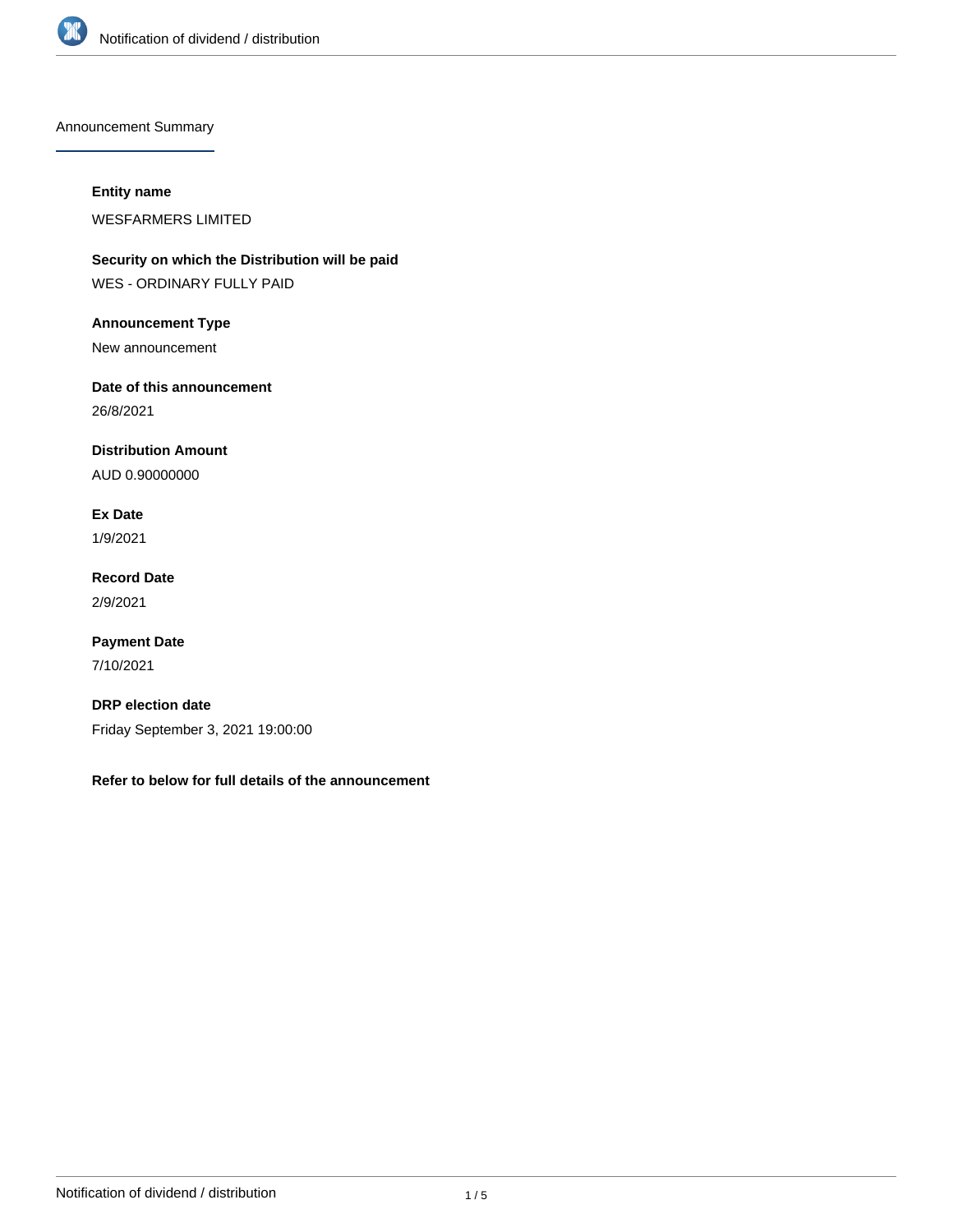

Announcement Details

Part 1 - Entity and announcement details

#### **1.1 Name of +Entity**

WESFARMERS LIMITED

**1.2 Registered Number Type** ABN

**Registration Number**

28008984049

**1.3 ASX issuer code WES** 

#### **1.4 The announcement is** New announcement

**1.5 Date of this announcement** 26/8/2021

**1.6 ASX +Security Code** WES

**ASX +Security Description** ORDINARY FULLY PAID

Part 2A - All dividends/distributions basic details

**2A.1 Type of dividend/distribution C** Ordinary

**2A.2 The Dividend/distribution:** relates to a period of six months

**2A.3 The dividend/distribution relates to the financial reporting or payment period ending ended/ending (date)** 30/6/2021

**2A.4 +Record Date**

2/9/2021

**2A.5 Ex Date** 1/9/2021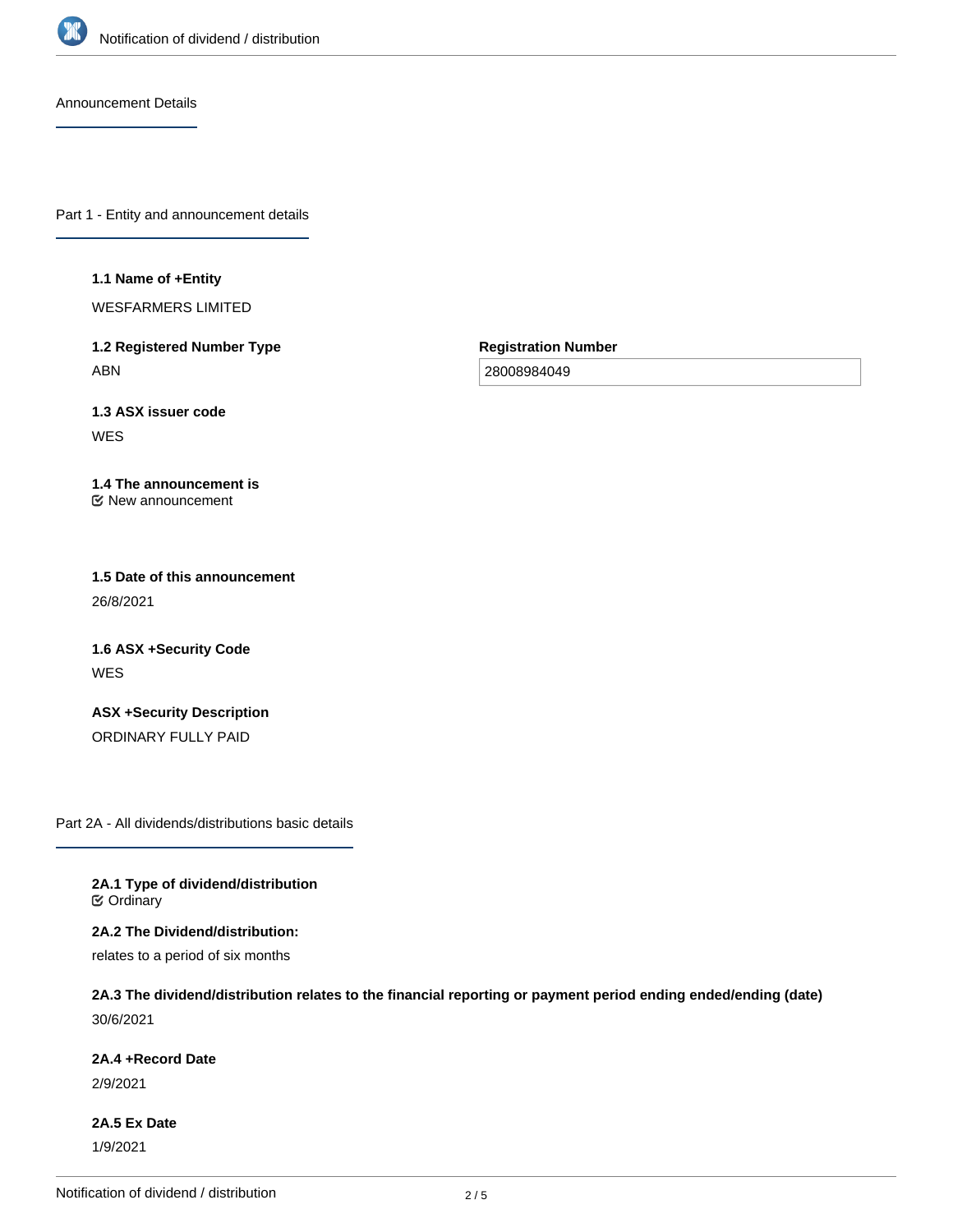### **2A.6 Payment Date**

7/10/2021

**2A.7 Are any of the below approvals required for the dividend/distribution before business day 0 of the timetable?**

- **•** Security holder approval
- **Court approval**
- **Lodgement of court order with +ASIC**
- **ACCC approval**
- **FIRB approval**
- **Another approval/condition external to the entity required before business day 0 of the timetable for the dividend/distribution.**

No

**2A.8 Currency in which the dividend/distribution is made ("primary currency")**

AUD - Australian Dollar

| 2A.9 Total dividend/distribution payment amount per |  |
|-----------------------------------------------------|--|
| +security (in primary currency) for all             |  |
| dividends/distributions notified in this form       |  |

AUD 0.90000000

**2A.10 Does the entity have arrangements relating to the currency in which the dividend/distribution is paid to securityholders that it wishes to disclose to the market?** No

#### **2A.11 Does the entity have a securities plan for dividends/distributions on this +security?** We have a Dividend/Distribution Reinvestment Plan (DRP)

#### **2A.11a If the +entity has a DRP, is the DRP applicable to this dividend/distribution?** Yes

**2A.11a(i) DRP Status in respect of this dividend/distribution** Full DRP

#### **2A.12 Does the +entity have tax component information apart from franking?** No

Part 3A - Ordinary dividend/distribution

| 3A.1 Is the ordinary dividend/distribution estimated at<br>this time?<br>় No | 3A.1a Ordinary dividend/distribution estimated amount<br>per +security     |  |
|-------------------------------------------------------------------------------|----------------------------------------------------------------------------|--|
|                                                                               | AUD                                                                        |  |
| 3A.1b Ordinary Dividend/distribution amount per<br>security                   |                                                                            |  |
| AUD 0.90000000                                                                |                                                                            |  |
| 3A.2 Is the ordinary dividend/distribution franked?<br>$\alpha$ Yes           | 3A.2a Is the ordinary dividend/distribution fully franked?<br>$\alpha$ Yes |  |
|                                                                               |                                                                            |  |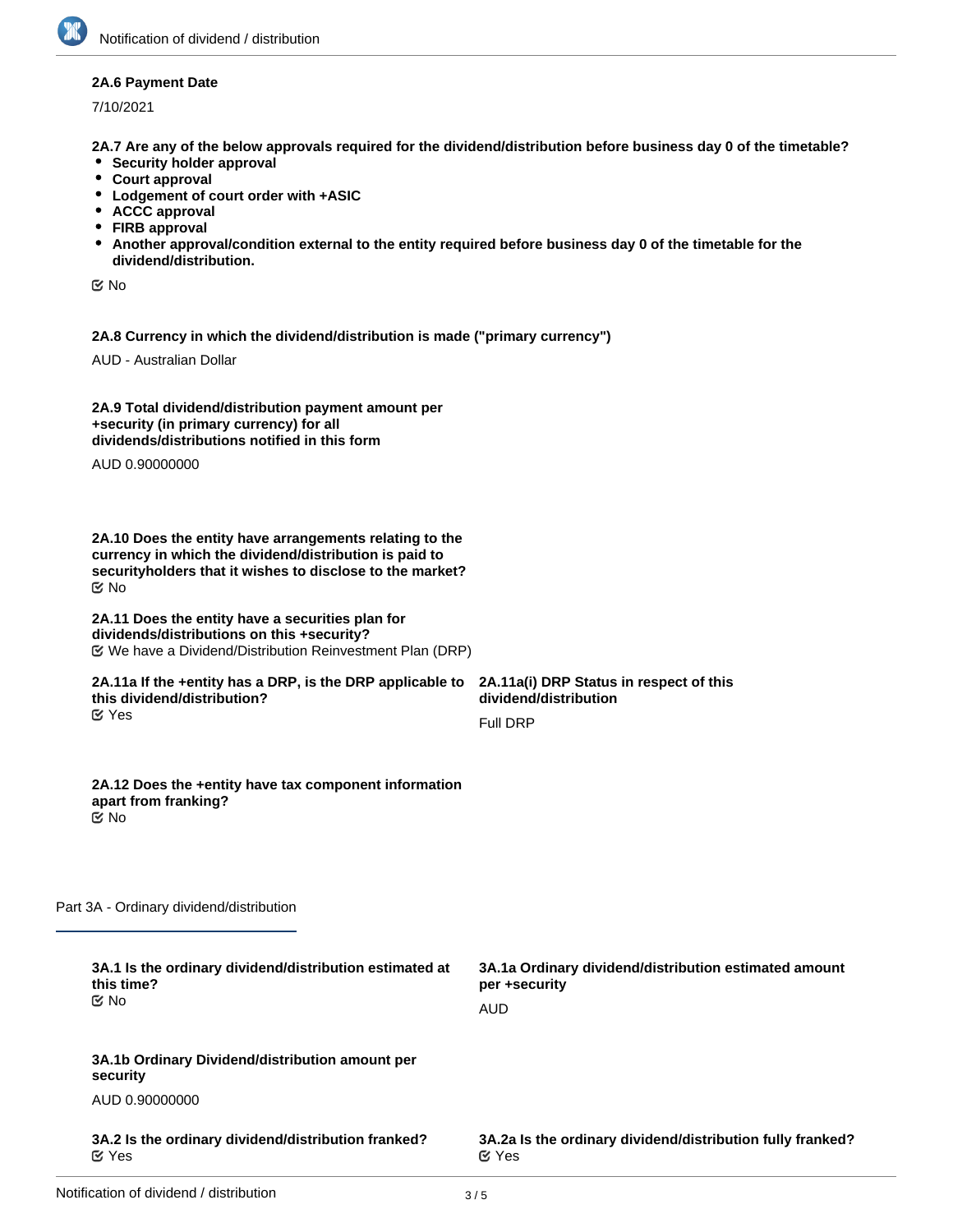1

 $\sim$ 

|  | 3A.3 Percentage of ordinary dividend/distribution that is 3A.3a Applicable corporate tax rate for franking credit<br>franked                                                                                                                                                                                                            | $(\%)$                                                            |  |  |
|--|-----------------------------------------------------------------------------------------------------------------------------------------------------------------------------------------------------------------------------------------------------------------------------------------------------------------------------------------|-------------------------------------------------------------------|--|--|
|  | 100.0000 %                                                                                                                                                                                                                                                                                                                              | 30.0000 %                                                         |  |  |
|  | 3A.4 Ordinary dividend/distribution franked amount per<br>+security                                                                                                                                                                                                                                                                     | 3A.5 Percentage amount of dividend which is unfranked<br>0.0000 % |  |  |
|  | AUD 0.90000000                                                                                                                                                                                                                                                                                                                          |                                                                   |  |  |
|  | 3A.6 Ordinary dividend/distribution unfranked amount<br>per +security excluding conduit foreign income amount                                                                                                                                                                                                                           |                                                                   |  |  |
|  | AUD 0.00000000                                                                                                                                                                                                                                                                                                                          |                                                                   |  |  |
|  | 3A.7 Ordinary dividend/distribution conduit foreign<br>income amount per security                                                                                                                                                                                                                                                       |                                                                   |  |  |
|  | AUD 0.00000000                                                                                                                                                                                                                                                                                                                          |                                                                   |  |  |
|  |                                                                                                                                                                                                                                                                                                                                         |                                                                   |  |  |
|  | Part 4A - +Dividend reinvestment plan (DRP)                                                                                                                                                                                                                                                                                             |                                                                   |  |  |
|  |                                                                                                                                                                                                                                                                                                                                         |                                                                   |  |  |
|  | 4A.1 What is the default option if +security holders do not indicate whether they want to participate in the DRP?<br><b> ©</b> Do not participate in DRP (i.e. cash payment)                                                                                                                                                            |                                                                   |  |  |
|  | 4A.2 Last date and time for lodgement of election<br>notices to share registry under DRP                                                                                                                                                                                                                                                | 4A.3 DRP discount rate                                            |  |  |
|  | Friday September 3, 2021 19:00:00                                                                                                                                                                                                                                                                                                       | 0.0000 %                                                          |  |  |
|  |                                                                                                                                                                                                                                                                                                                                         |                                                                   |  |  |
|  | 4A.4 Period of calculation of reinvestment price                                                                                                                                                                                                                                                                                        |                                                                   |  |  |
|  | <b>Start Date</b>                                                                                                                                                                                                                                                                                                                       | <b>End Date</b>                                                   |  |  |
|  | 7/9/2021                                                                                                                                                                                                                                                                                                                                | 27/9/2021                                                         |  |  |
|  | 4A.5 DRP price calculation methodology                                                                                                                                                                                                                                                                                                  |                                                                   |  |  |
|  | The allocation price will be calculated as the average of the daily volume weighted average price of Wesfarmers Limited<br>shares, excluding trades which are not considered to reflect normal supply and demand, on each of the 15 consecutive<br>trading days during the period from 7 September 2021 to 27 September 2021 inclusive. |                                                                   |  |  |
|  | 4A.6 DRP Price (including any discount):                                                                                                                                                                                                                                                                                                | 4A.7 DRP +securities +issue date                                  |  |  |
|  | AUD                                                                                                                                                                                                                                                                                                                                     | 7/10/2021                                                         |  |  |
|  | 4A.8 Will DRP +securities be a new issue?<br>で No                                                                                                                                                                                                                                                                                       |                                                                   |  |  |
|  | 4A.9 Is there a minimum dollar amount or number of +securities required for DRP participation?<br>ত No                                                                                                                                                                                                                                  |                                                                   |  |  |
|  | 4A.10 Is there a maximum dollar amount or number of +securities required for DRP participation?<br>ত No                                                                                                                                                                                                                                 |                                                                   |  |  |
|  | 4A.11 Are there any other conditions applying to DRP participation?                                                                                                                                                                                                                                                                     |                                                                   |  |  |

Yes